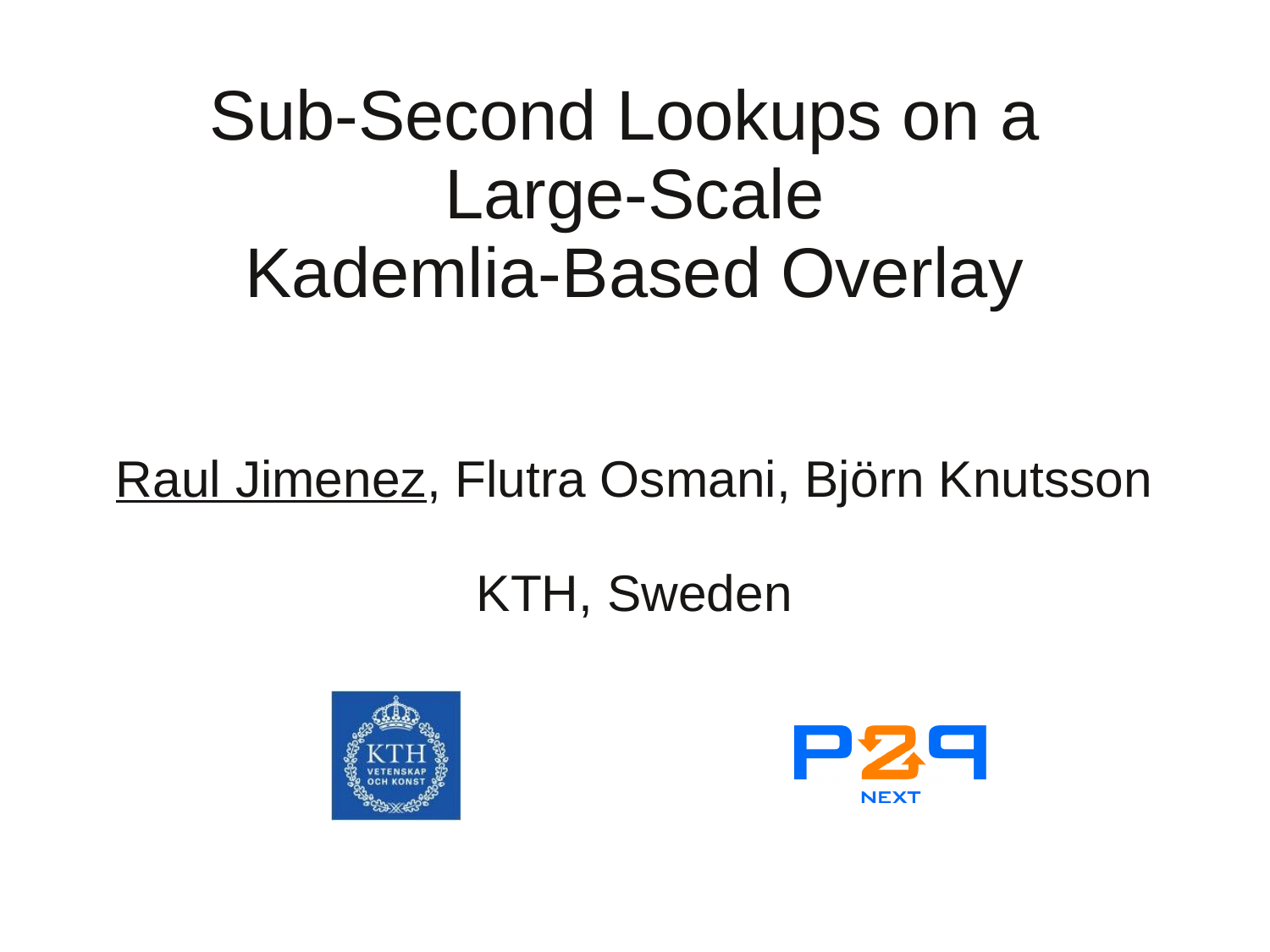# Distributed Hash Table (DHT)

- Scalable
- Robust to churn
- Performance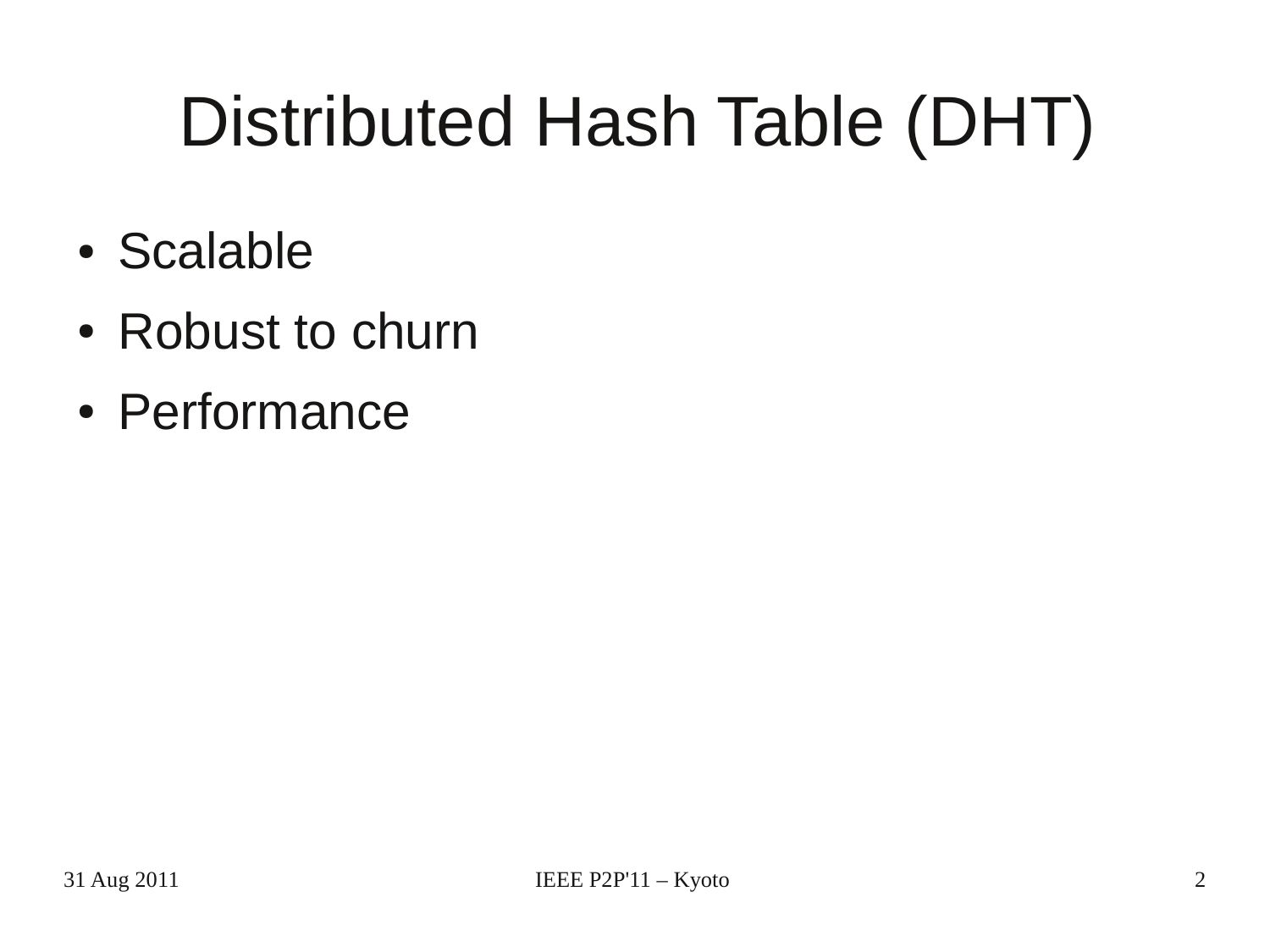# Distributed Hash Table (DHT)

- Scalable
- Robust to churn
- Performance
	- 100-300 ms [Davek-04]
	- <200 ms [Rhea-05]
	- 450 ms [Li-05]
	- 250 ms [Kaune-08]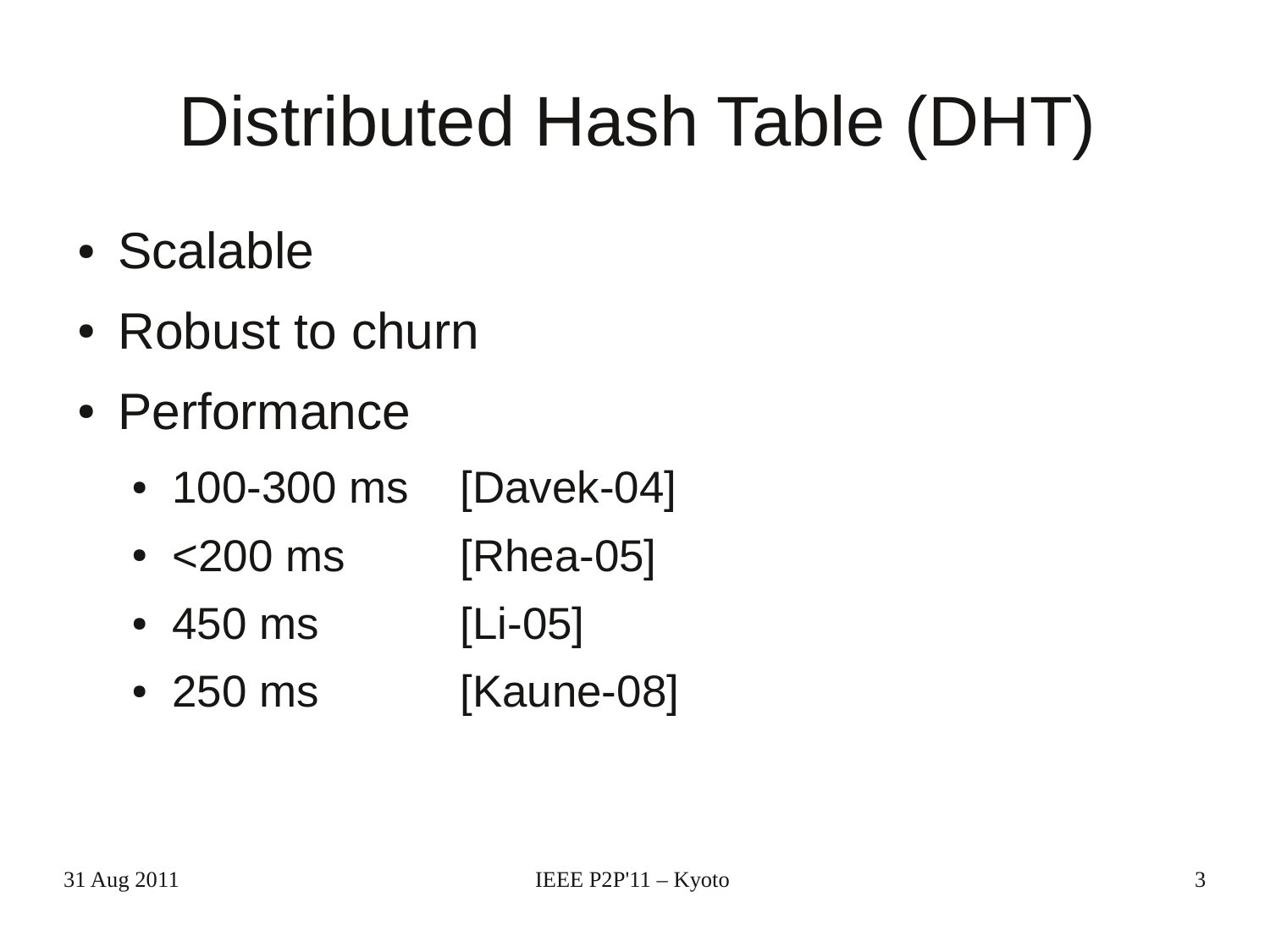# Distributed Hash Table (DHT)

- Scalable
- Robust to churn
- Performance [simulators & small-scale]
	- 100-300 ms [Davek-04]
	- <200 ms [Rhea-05]
	- 450 ms [Li-05]
	- 250 ms [Kaune-08]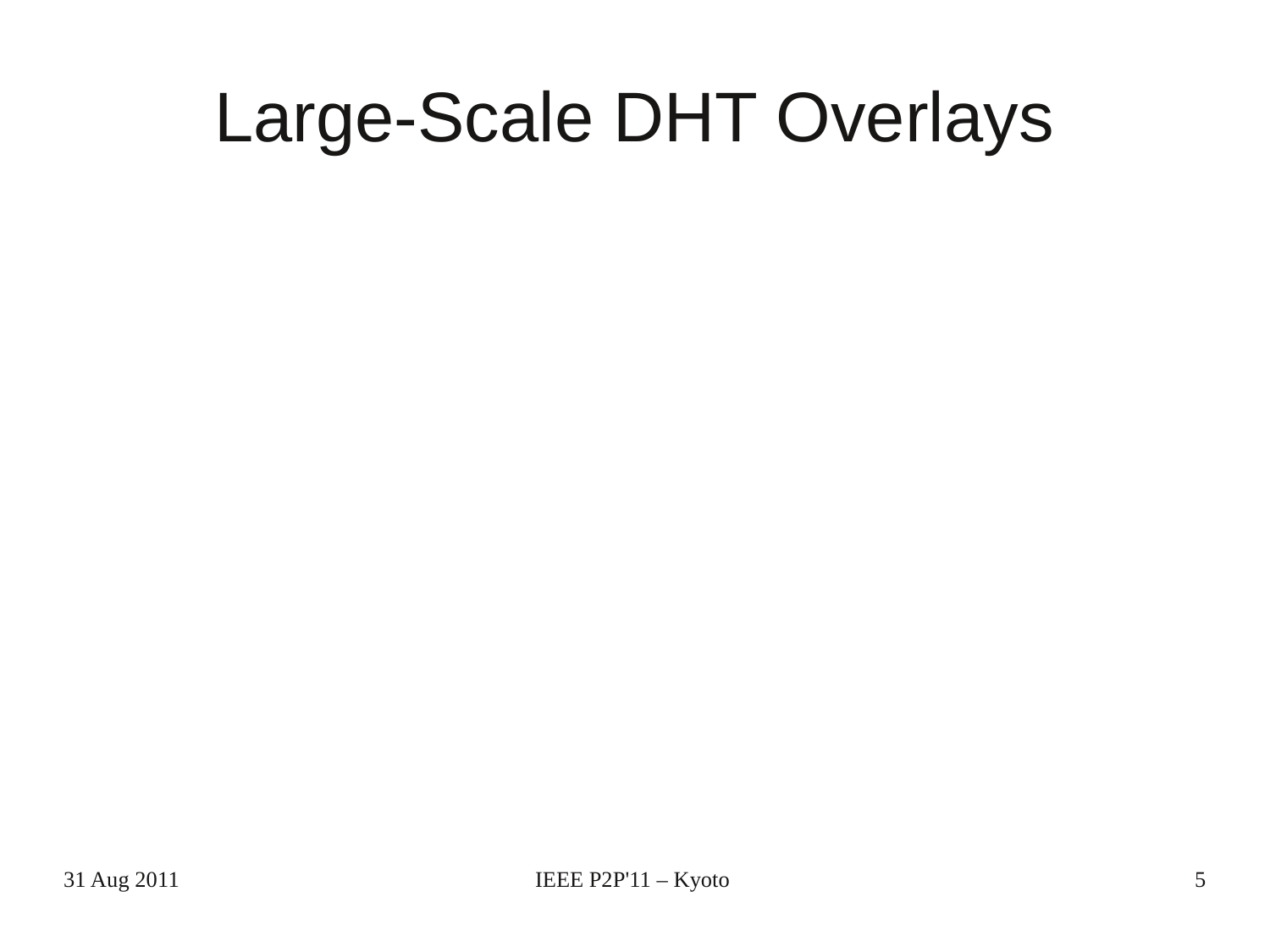# **> 1 million nodes**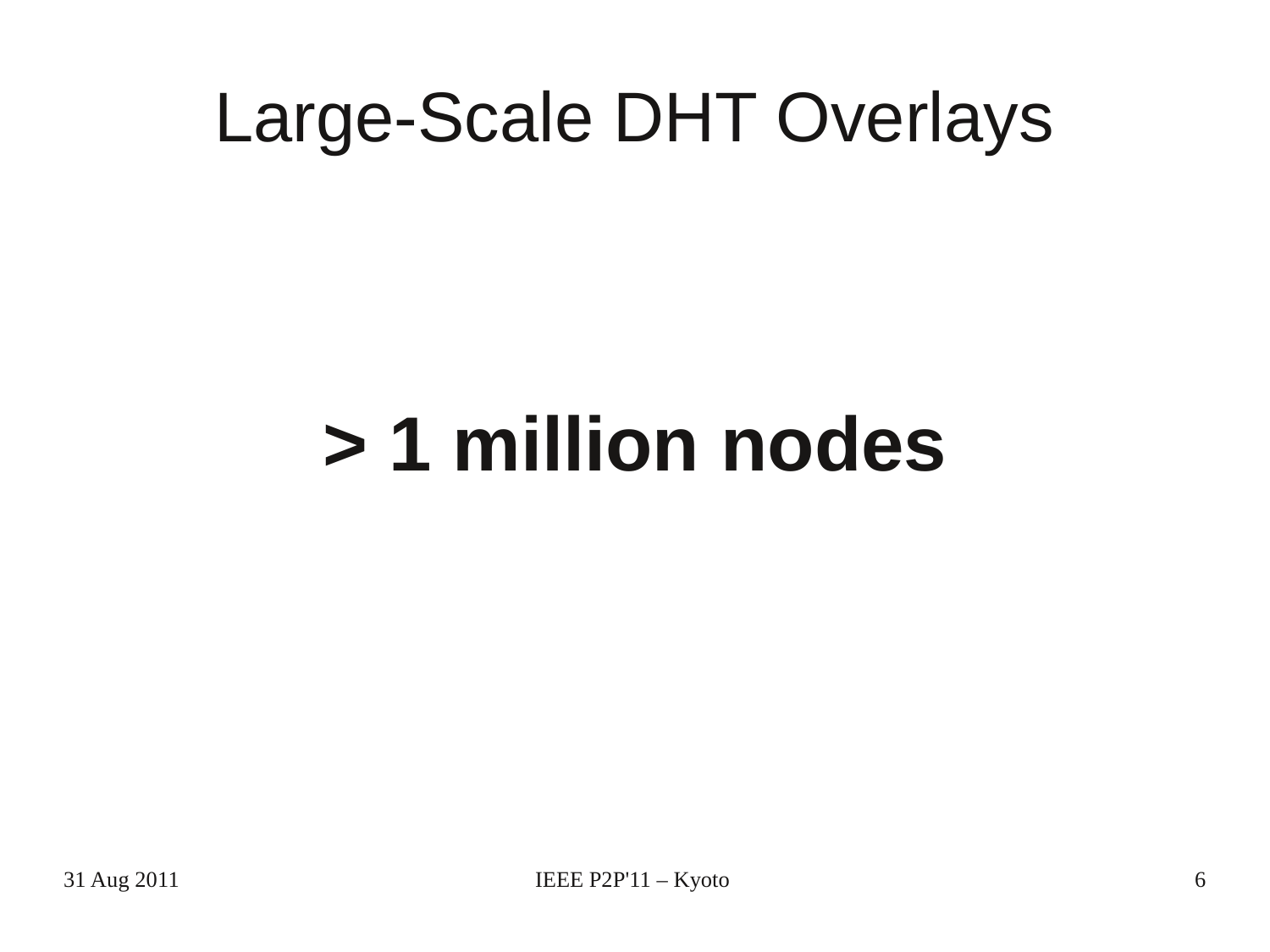- **KAD** (eMule)
	- 2 s [Stutzbach-06]
	- **1.5 s** [Steiner-09]
- **Azureus DHT** (Azureus/Vuze)
	- **2 min** [Crosby-07]
	- 13 s [Falkner-07]
- **Mainline DHT** (BitTorrent)
	- 1 min [Crosby-07]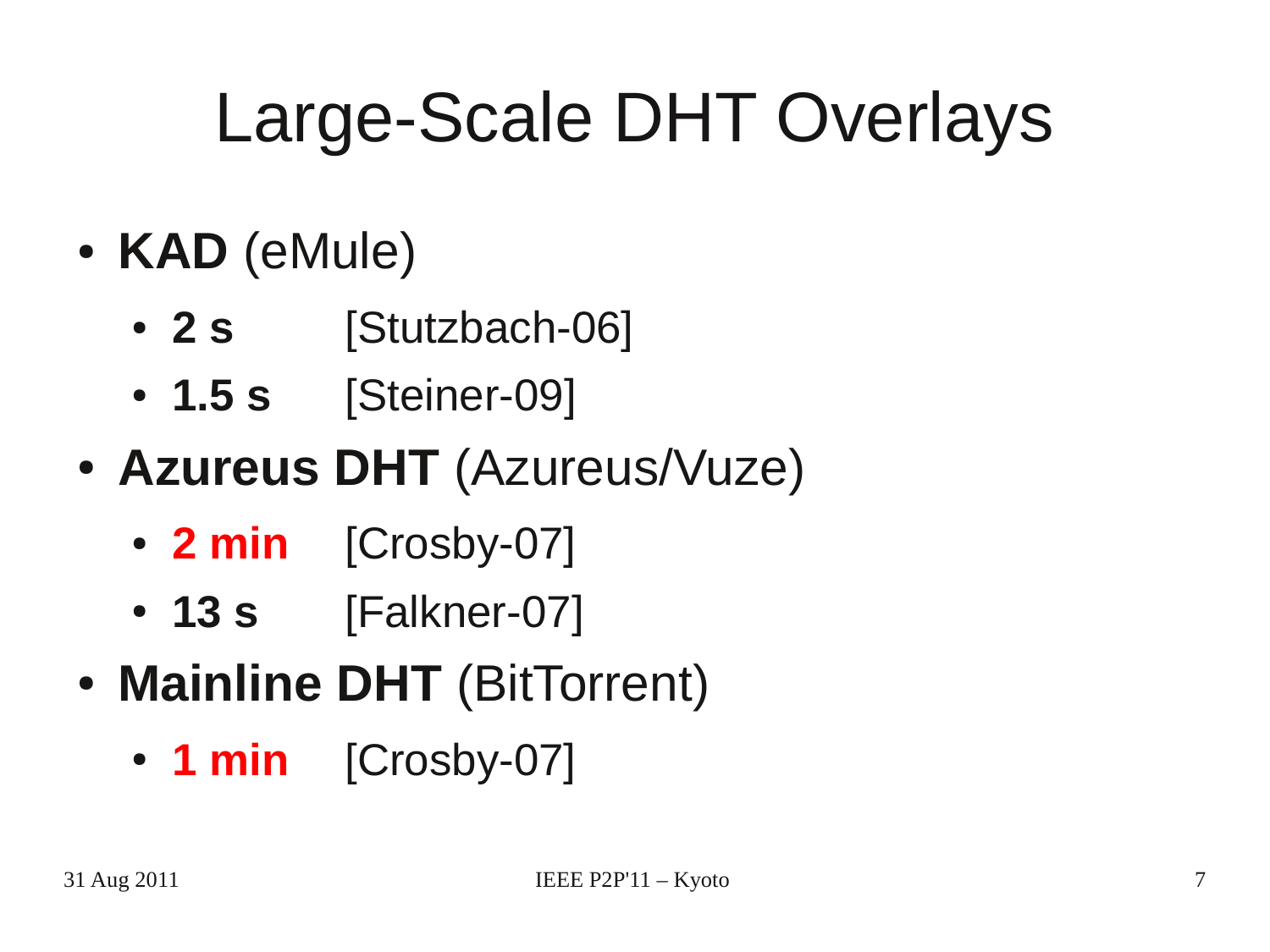- **KAD** (eMule)
	- 2 s [Stutzbach-06]
	- **1.5 s** [Steiner-09]
- **Azureus DHT** (Azureus/Vuze)
	- **2 min** [Crosby-07]
	- 13 s **[Falkner-07]**
- **Mainline DHT** (BitTorrent)
	- 1 min [Crosby-07]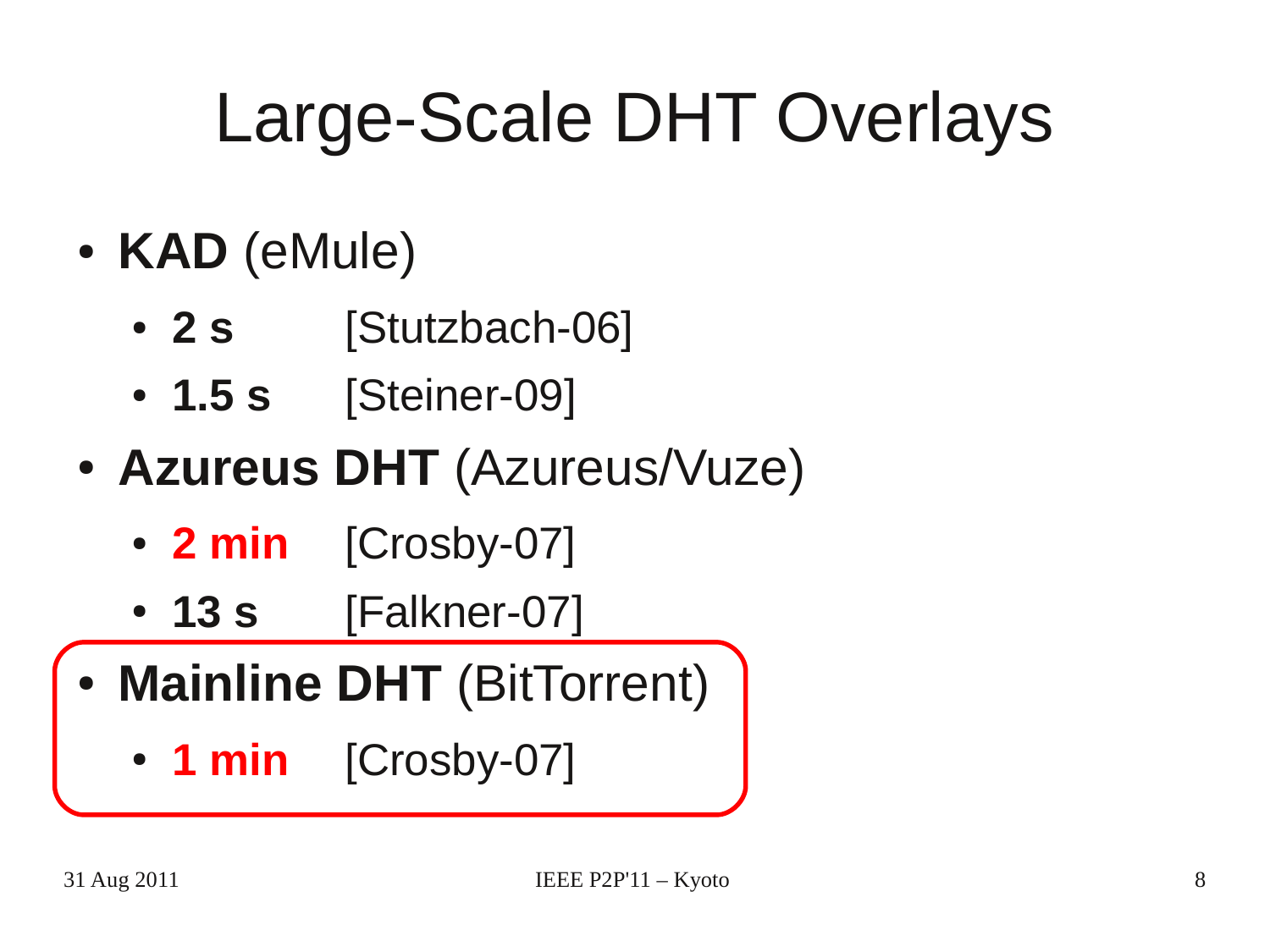# Mainline DHT

- Peer discovery mechanism for BitTorrent
- Video Streaming



- Large-Scale overlay
	- 5M+ nodes
	- Heterogeneus: μTorrent, litbtorrent, transmission, ...

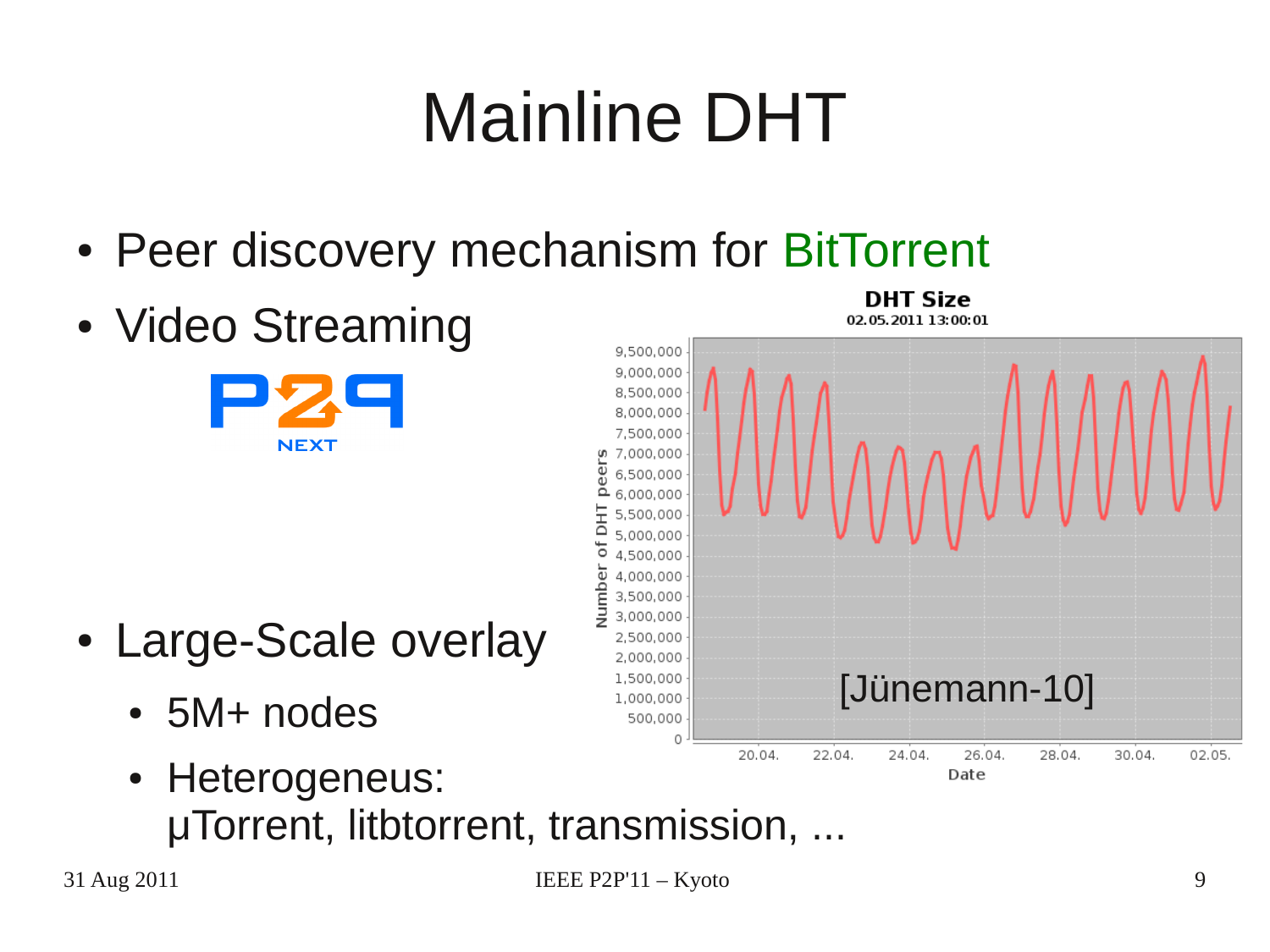# Measuring performance

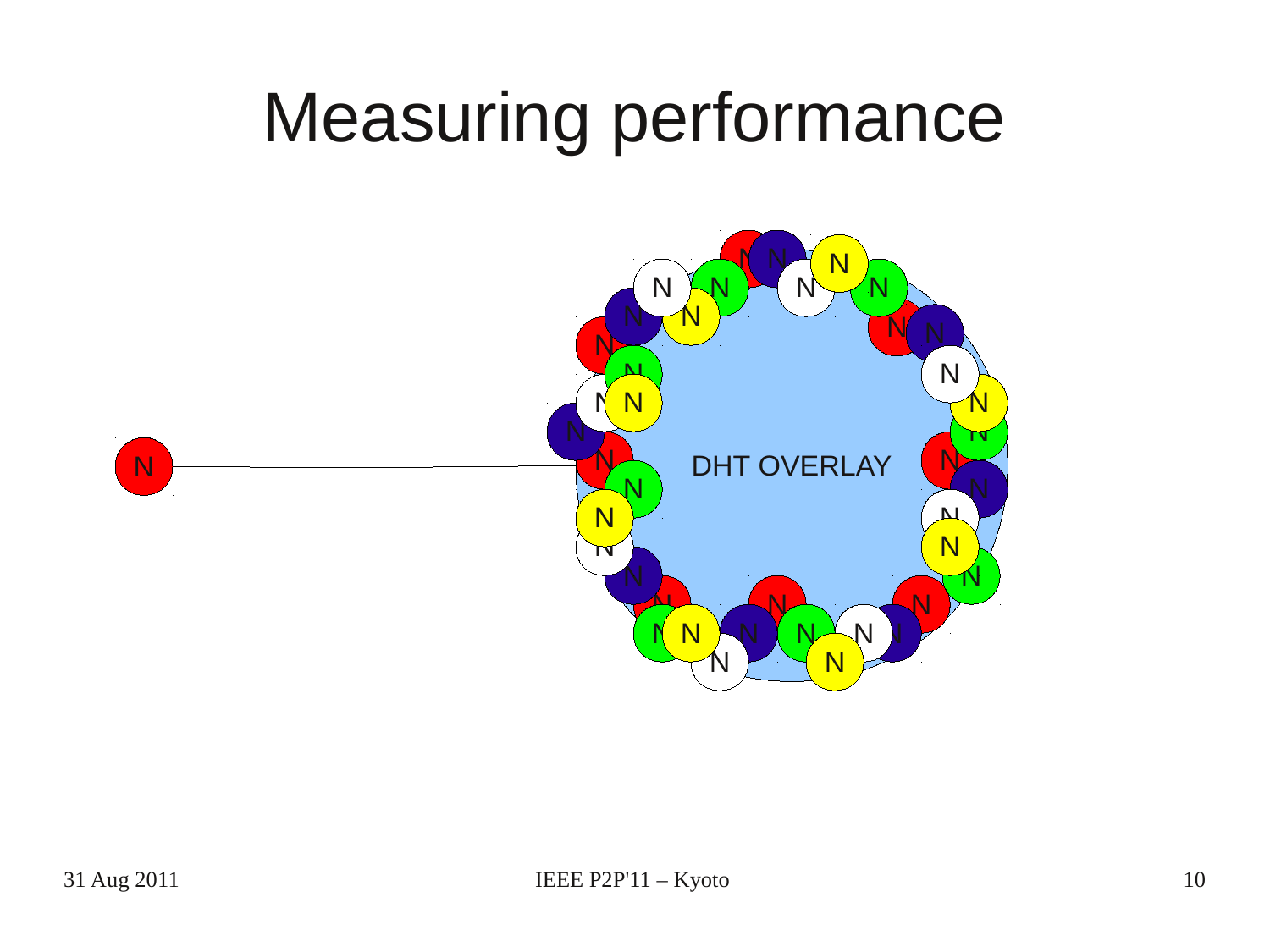## Measuring performance

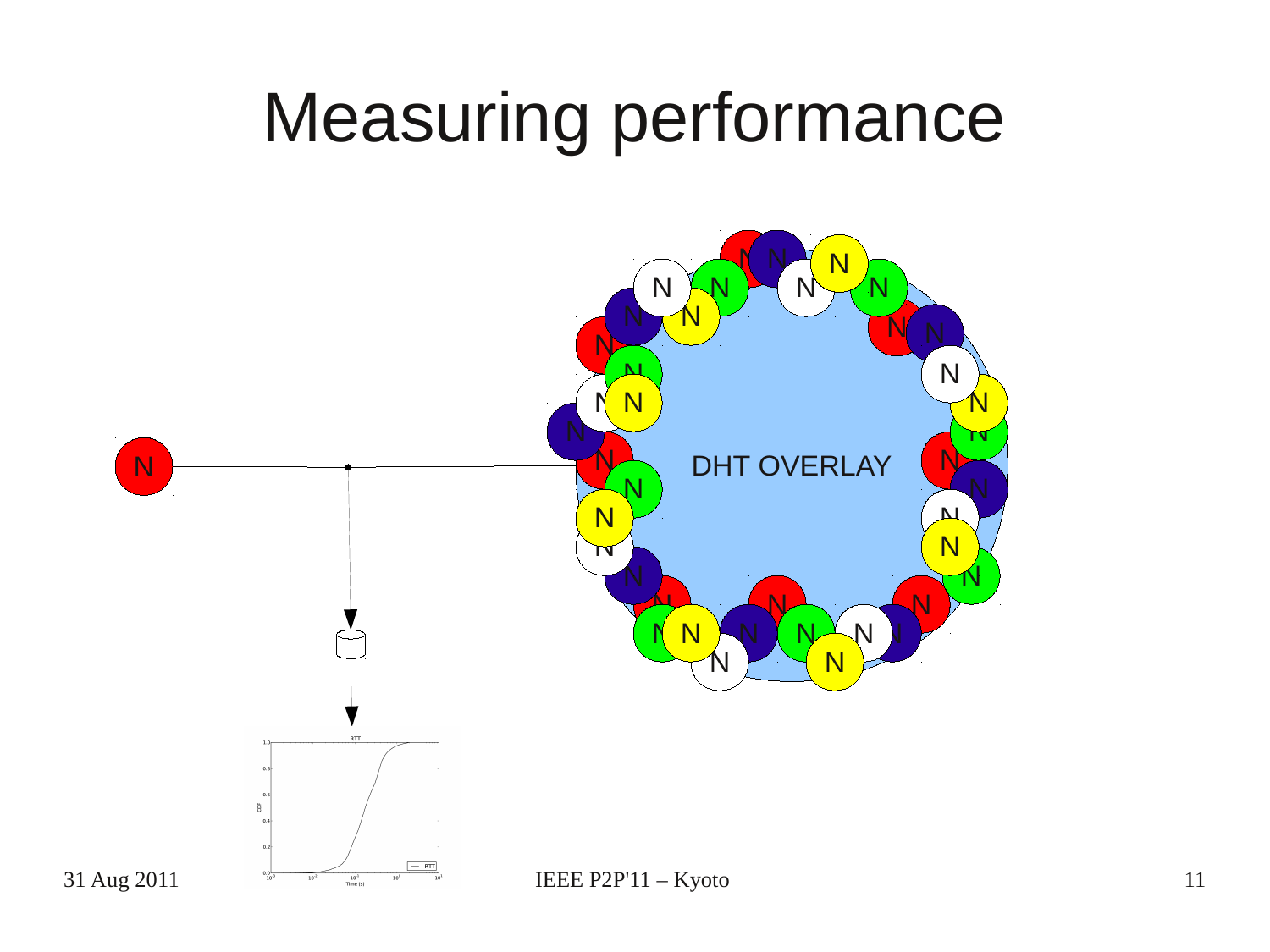# μTorrent's performance

- 60% of Mainline DHT nodes
- Median lookup latency: ~650 ms
- But ...
	- **> 1 s 27% of lookups**
	- **High (and "bursty") maintenance traffic**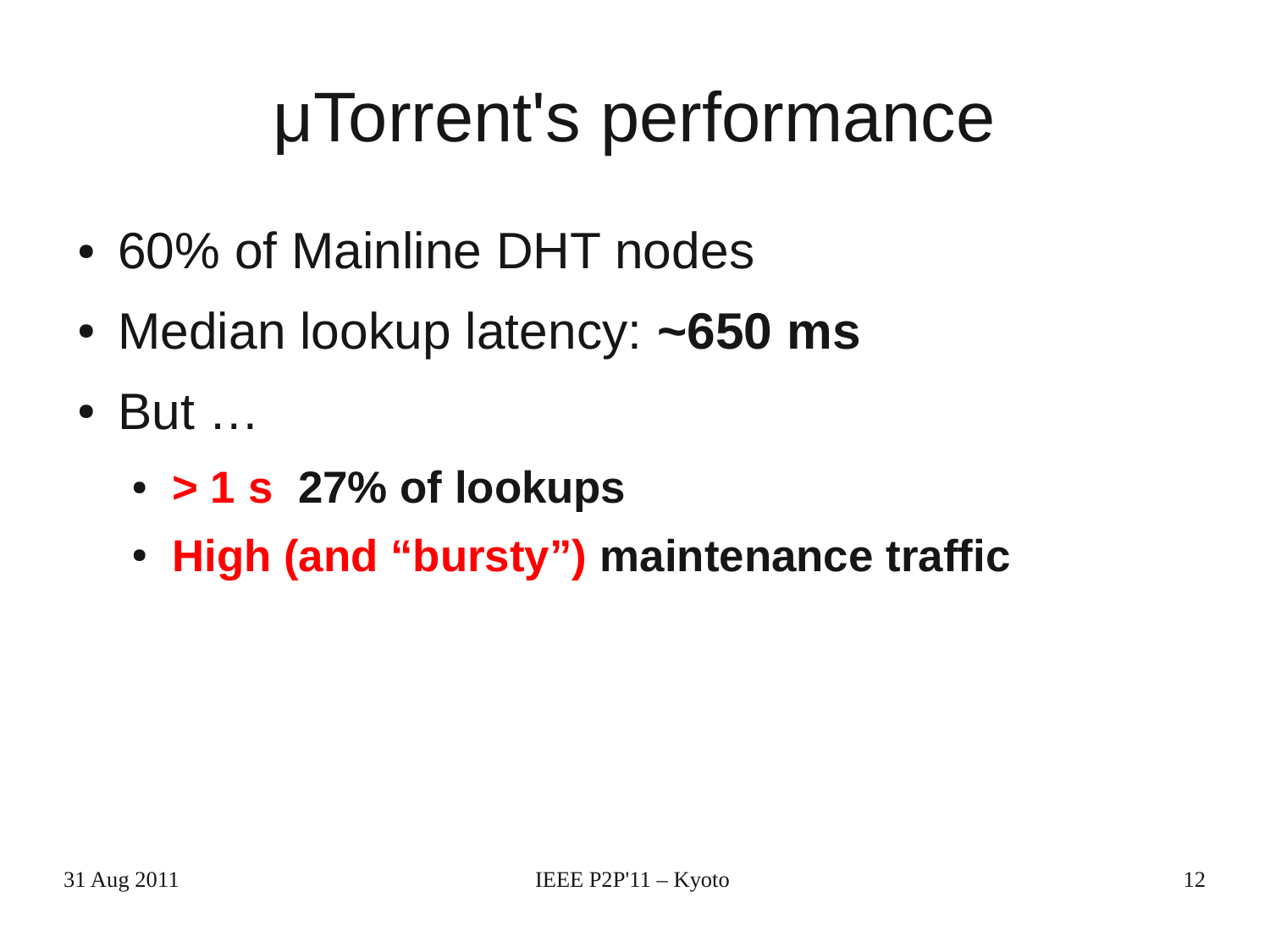#### **Can we do better?**

#### (while keeping backward-compatibility)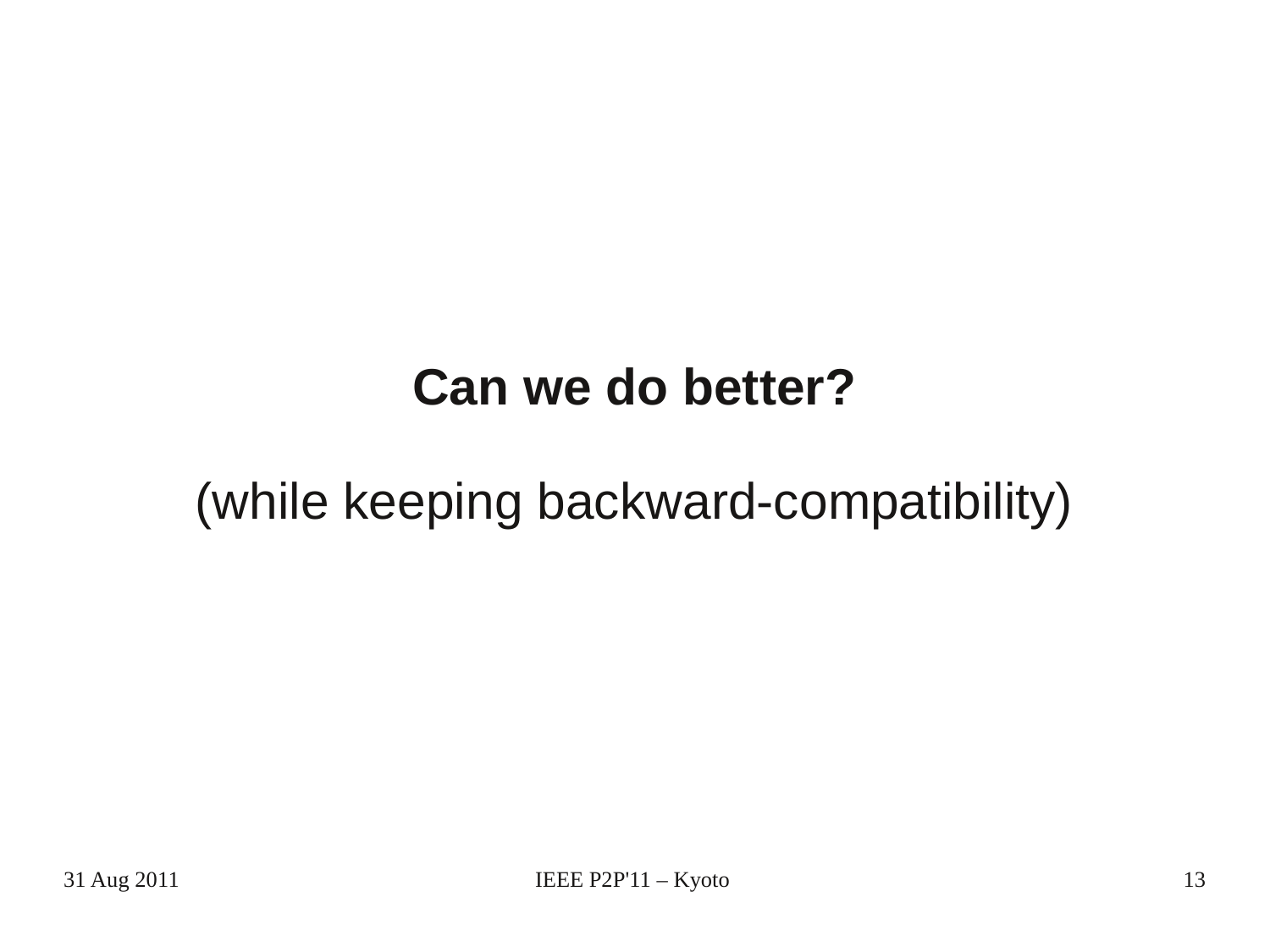# Our MainlineDHT nodes

- **Modular architecture**
	- **Lookup** module
	- **Routing table management** module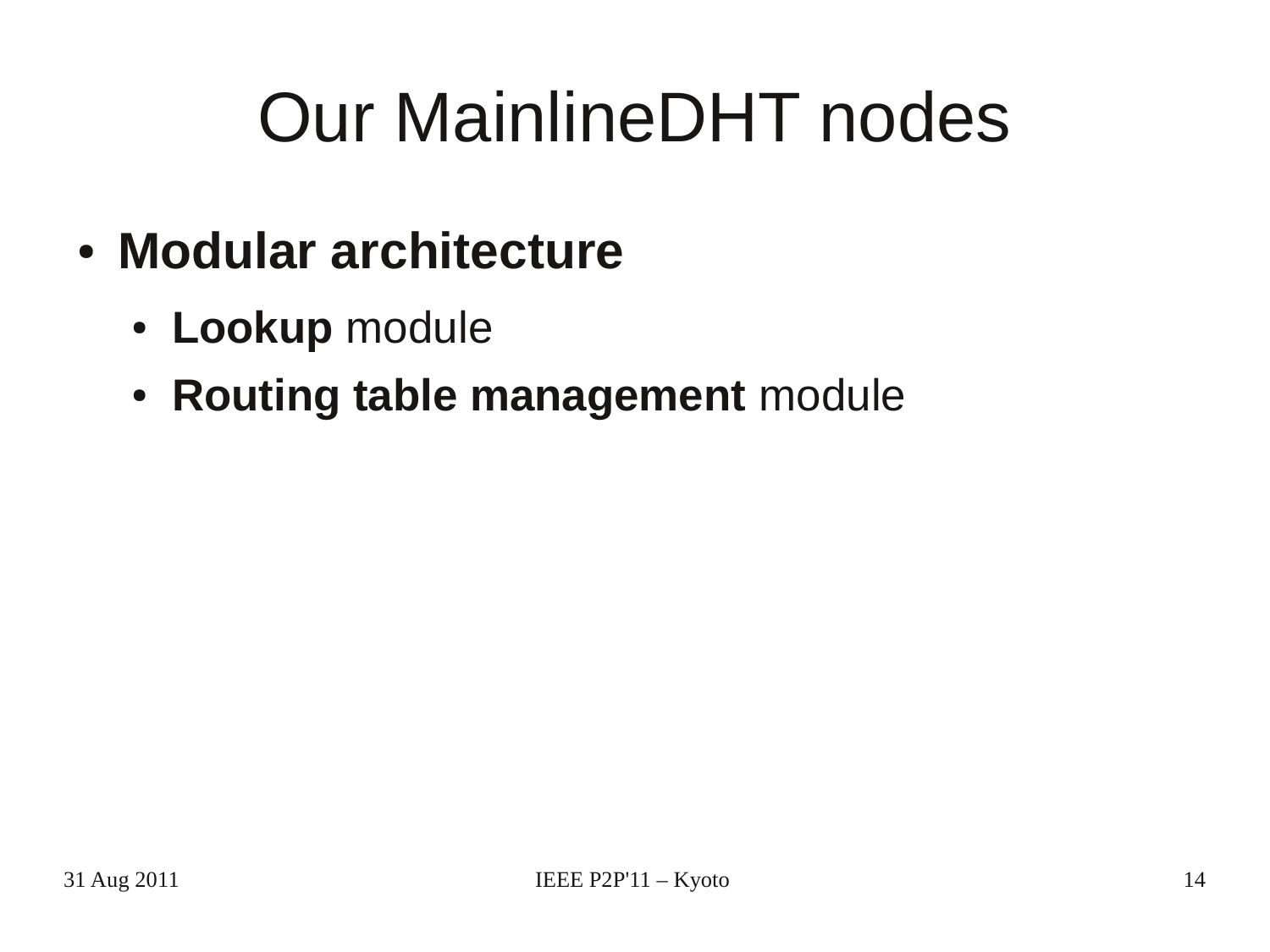# Lookup Parameters

- **Standard** lookup module
	- **[same as µTorrent]**
- **Aggressive** lookup module
	- **[+] fast lookups [-] higher lookup cost**
	- [Stutzbach-06] [Steiner-09]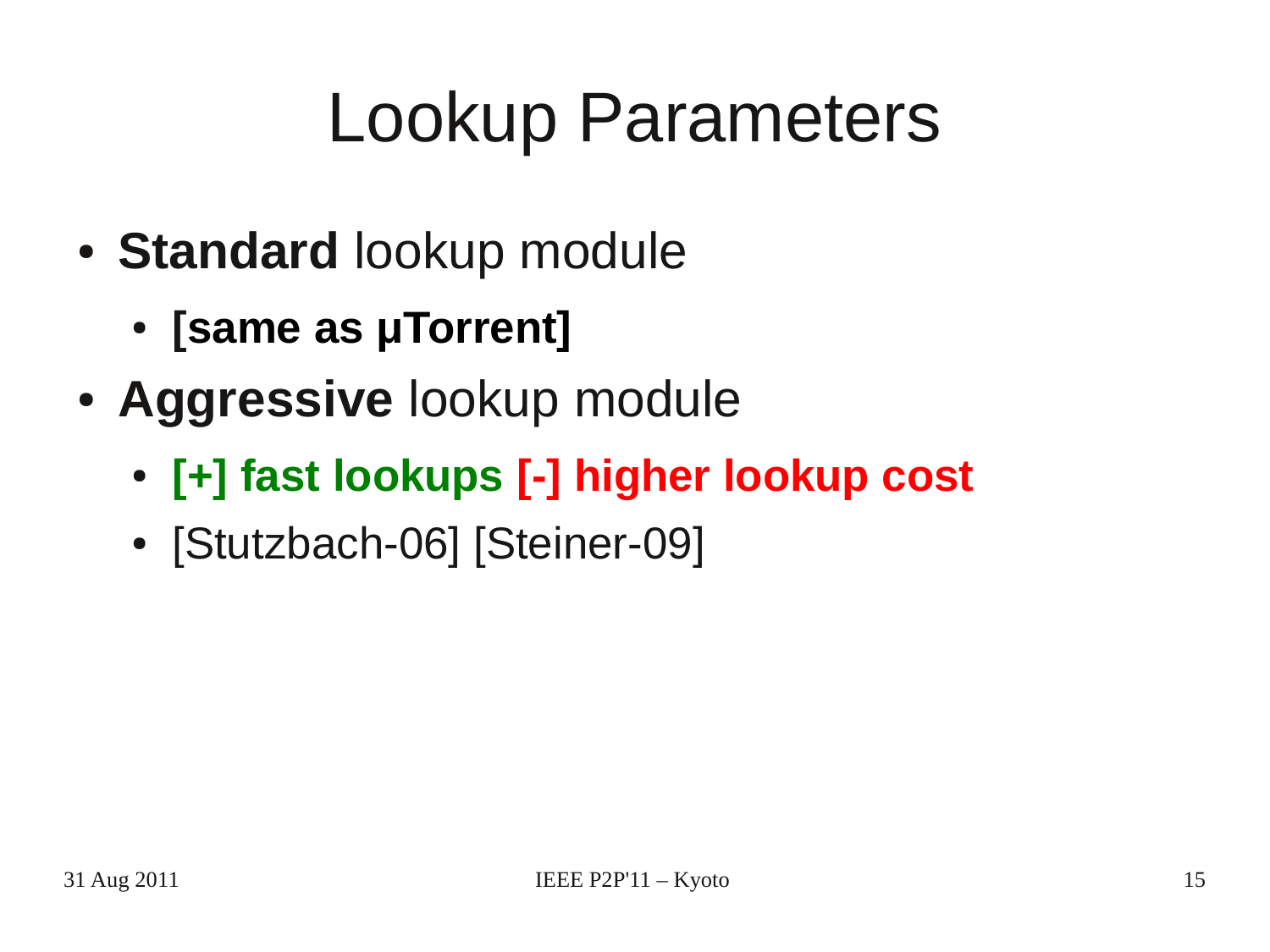# Routing Table Management

- Avoid nodes behind NAT / firewall [Jimenez-09] [+] more reliable neighbors
- Continuous refresh [+] lower maintenance traffic & no bursts
- Prefer **low-latency** neighbors
- Enlarge **most frequently used** buckets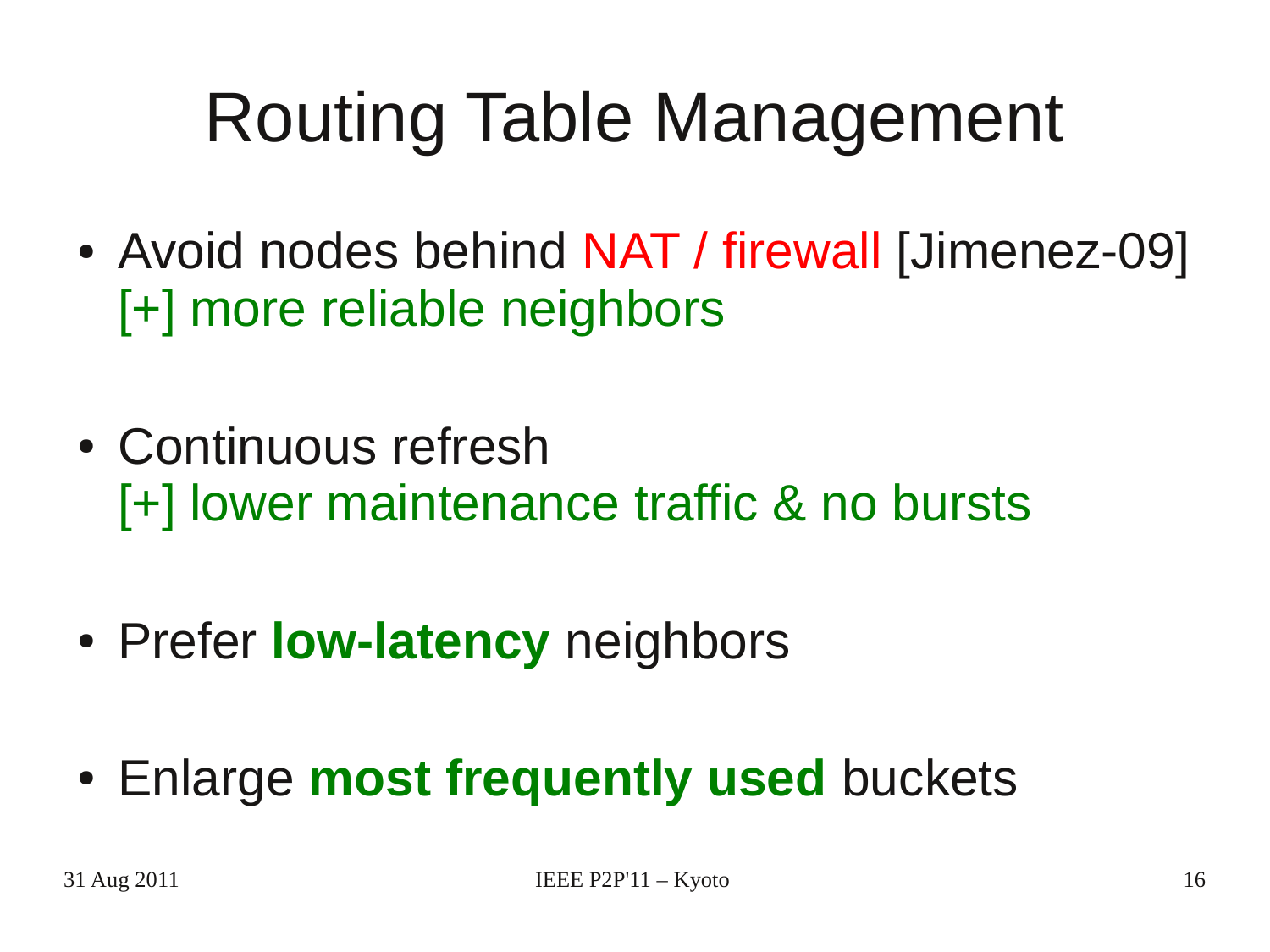## Measuring performance

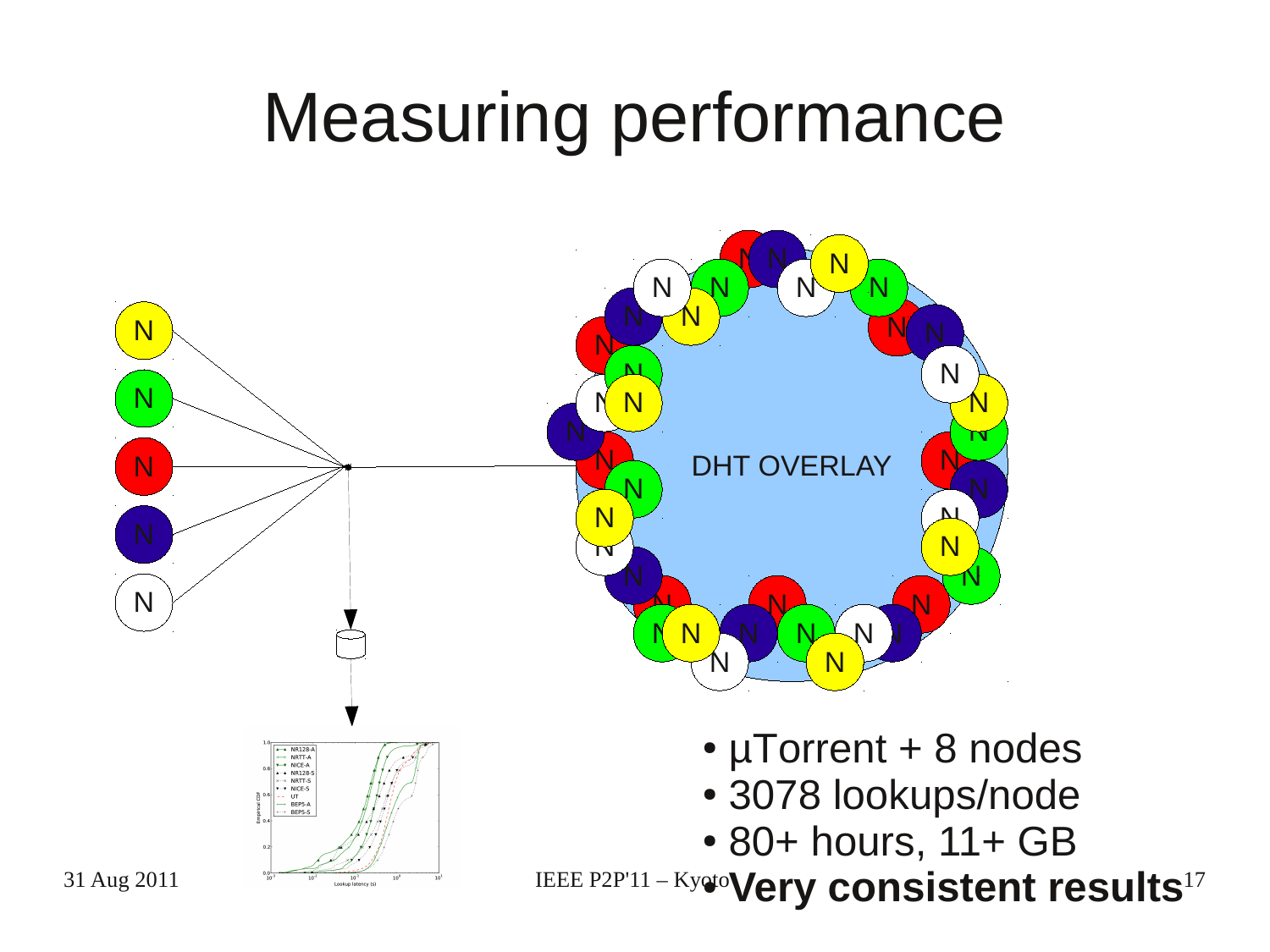### Lookup Latency

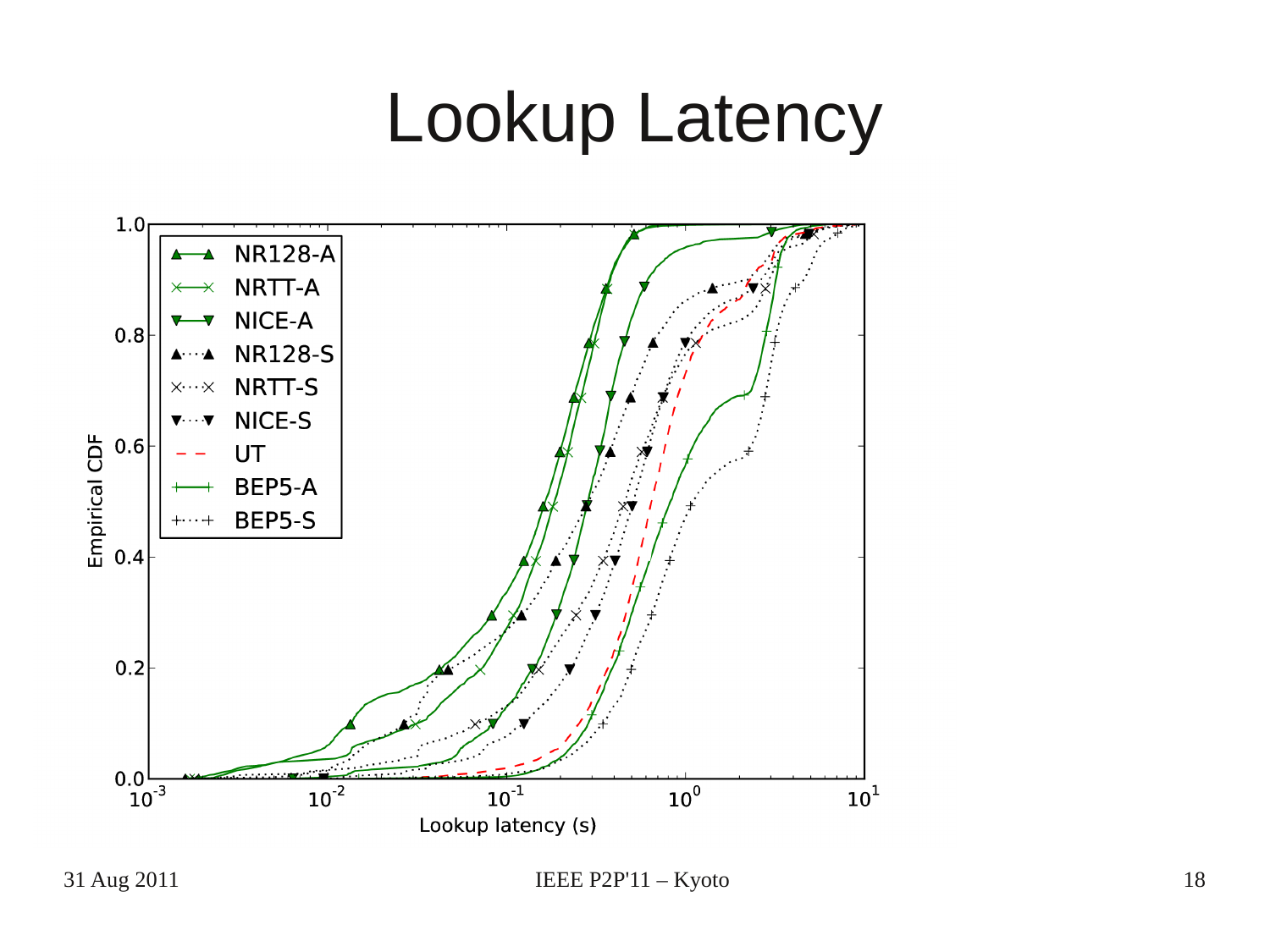## Lookup Latency



31 Aug 2011 **IEEE P2P'11** – Kyoto 19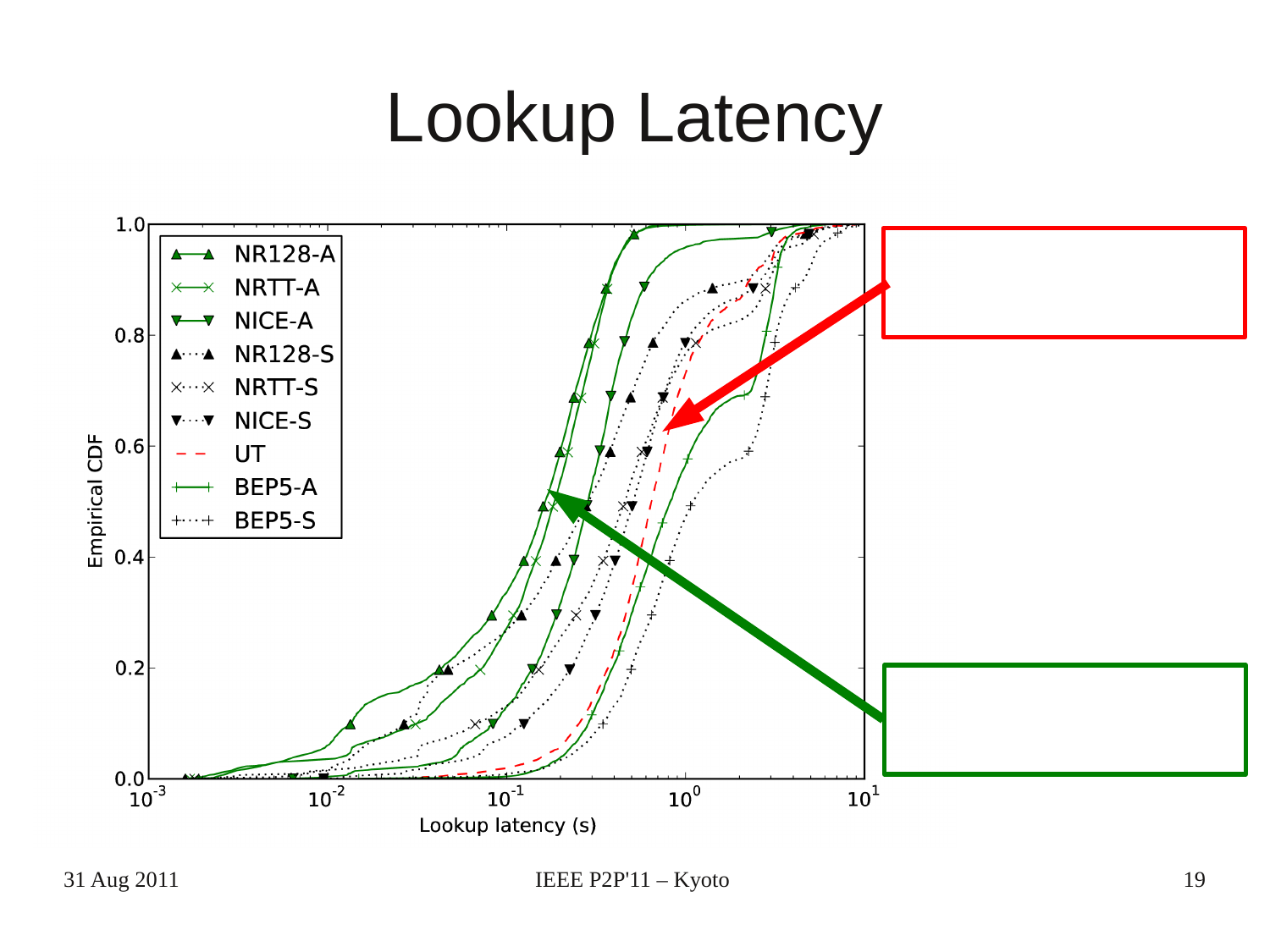## Lookup Latency



31 Aug 2011 **IEEE P2P'11** – Kyoto 20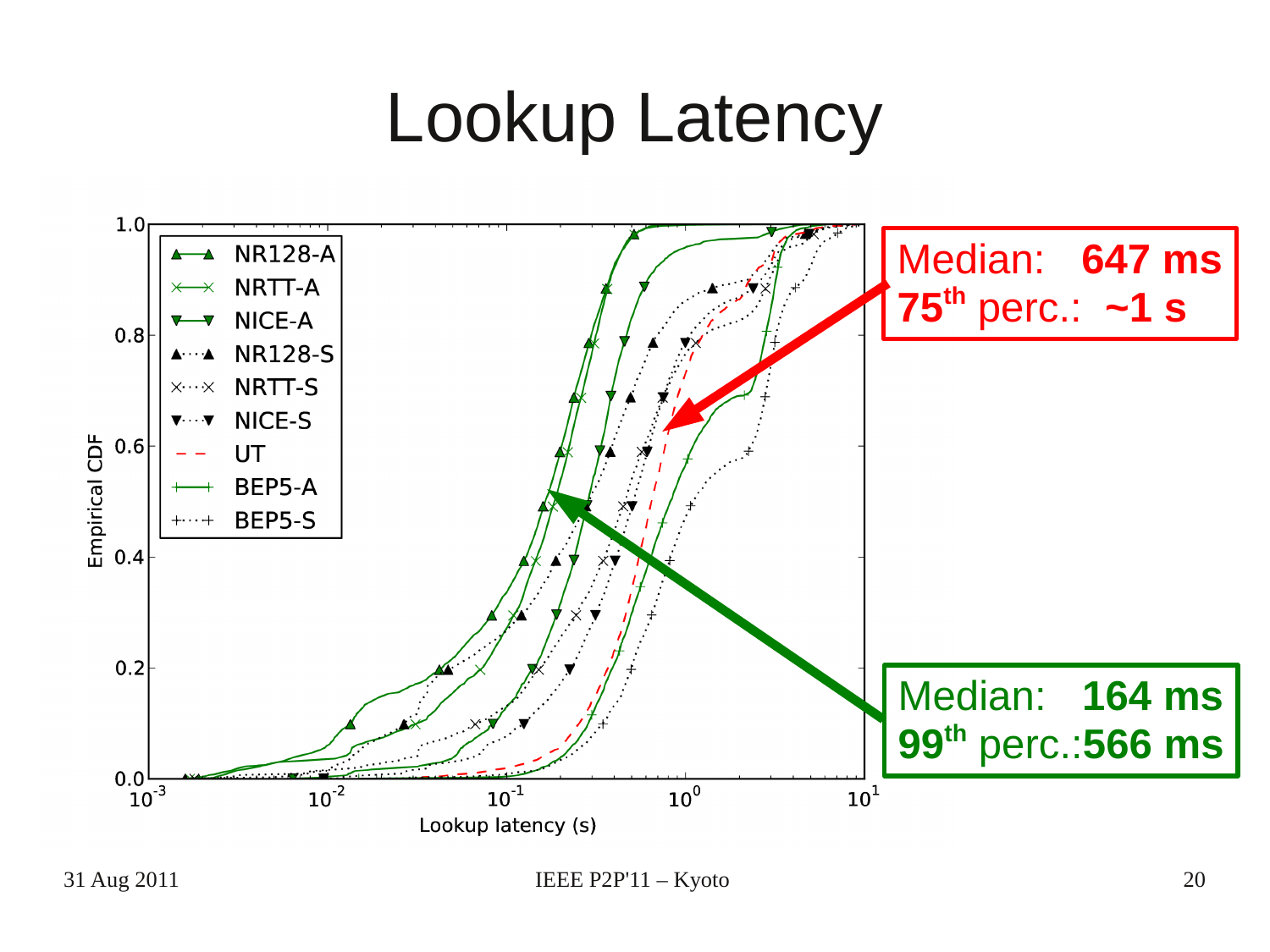### Lookup Cost

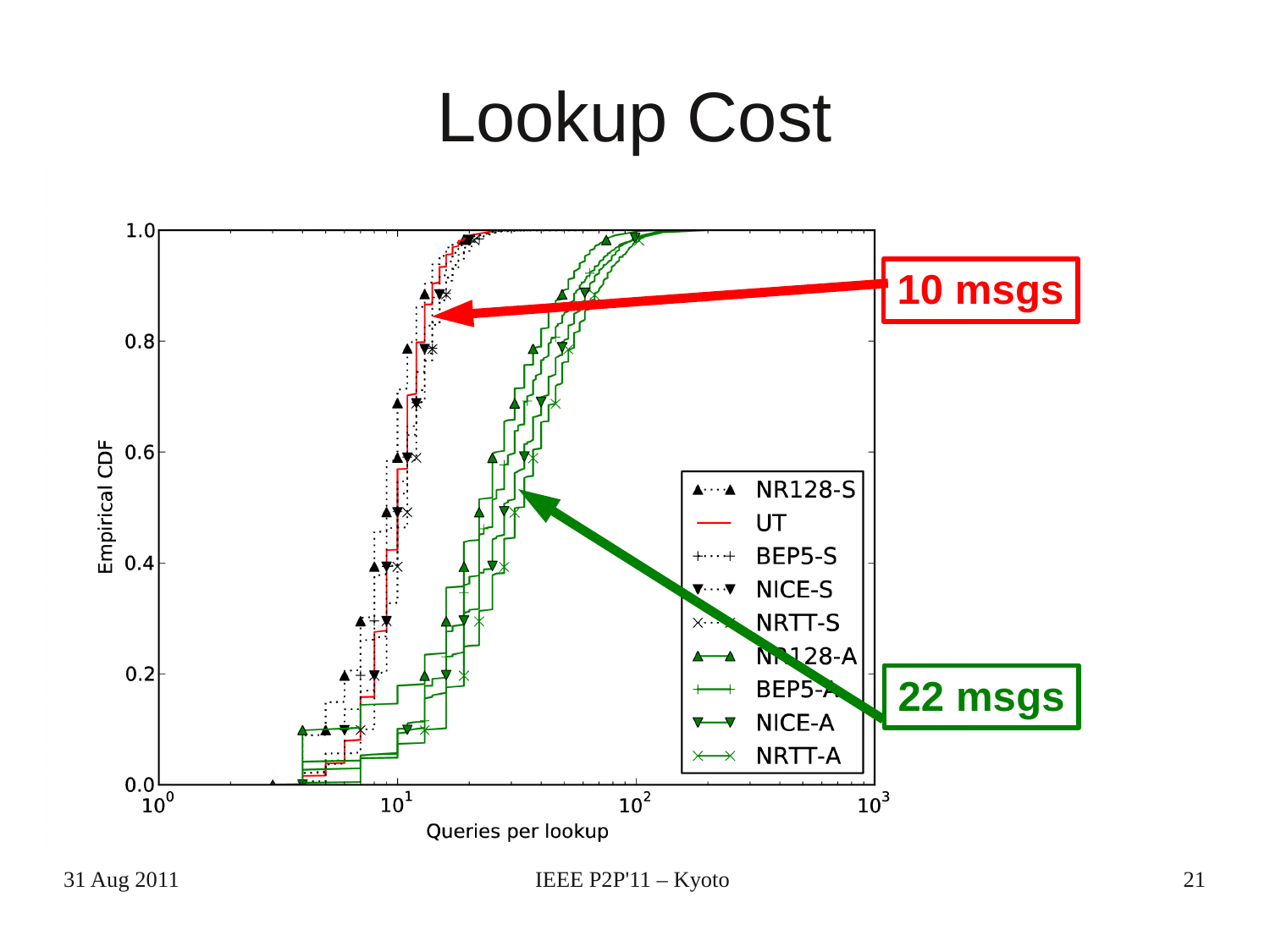### Maintenance Cost

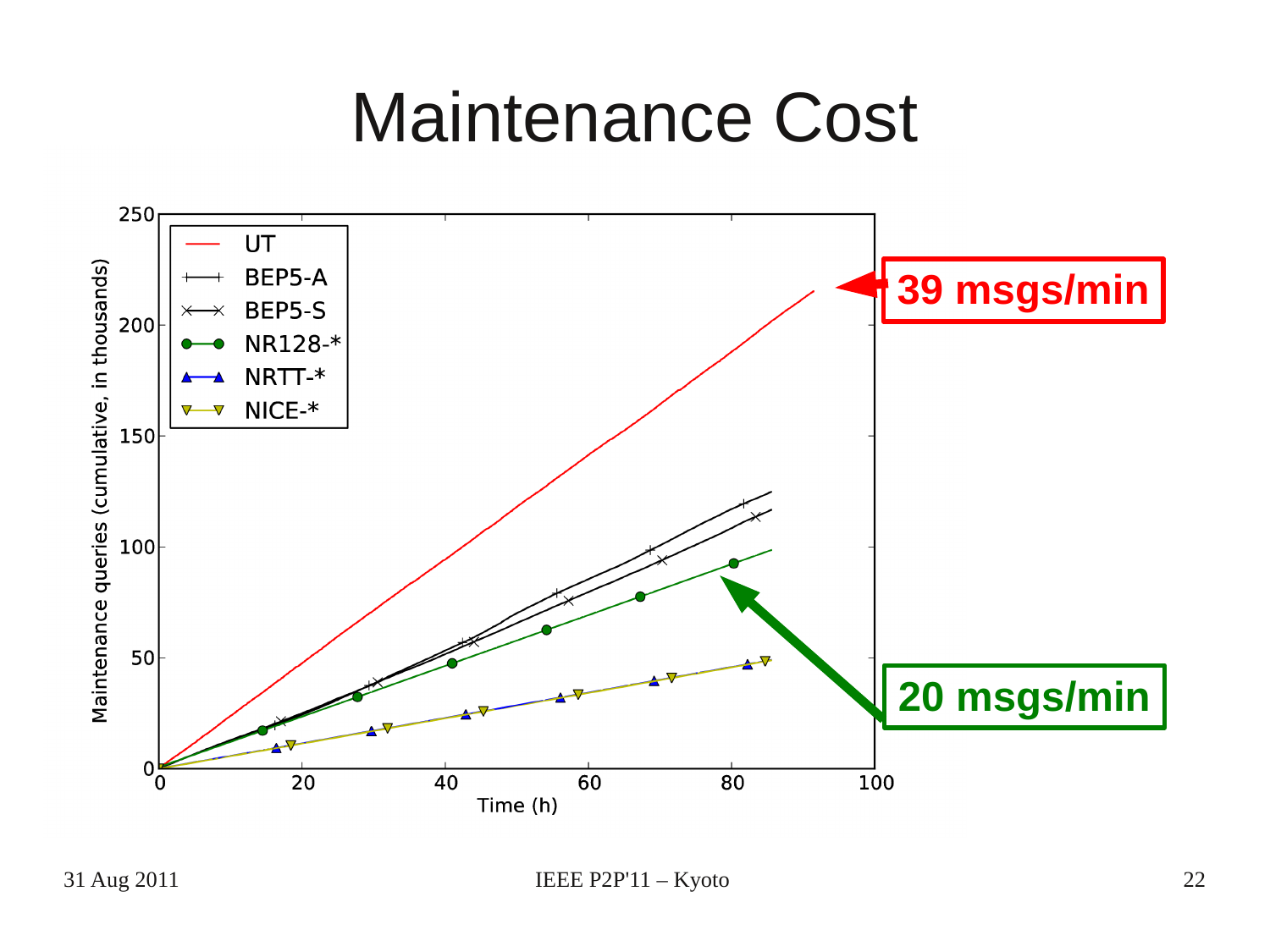# Maintenance Cost [first 6 hours]

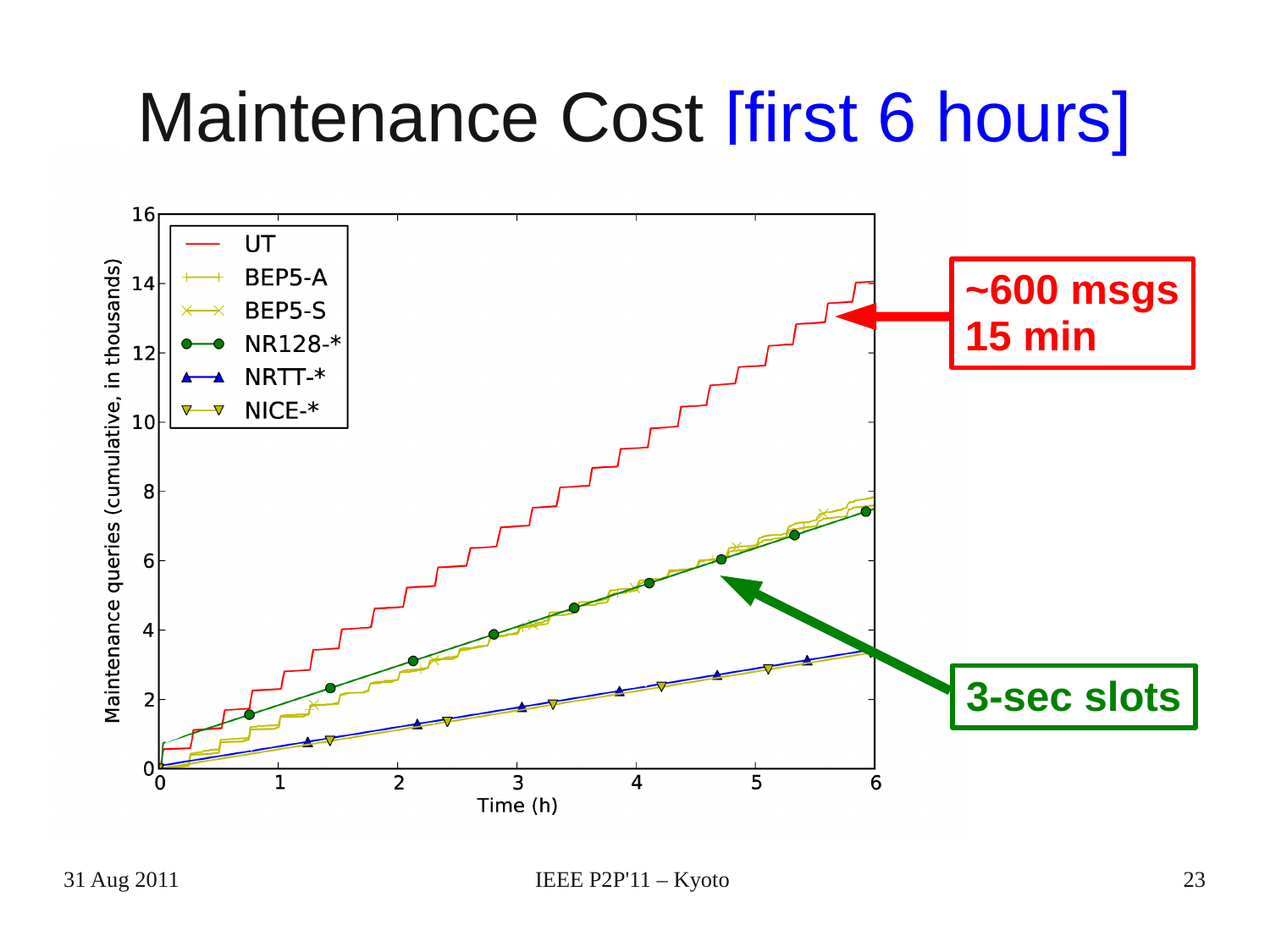## Popularity and Latency

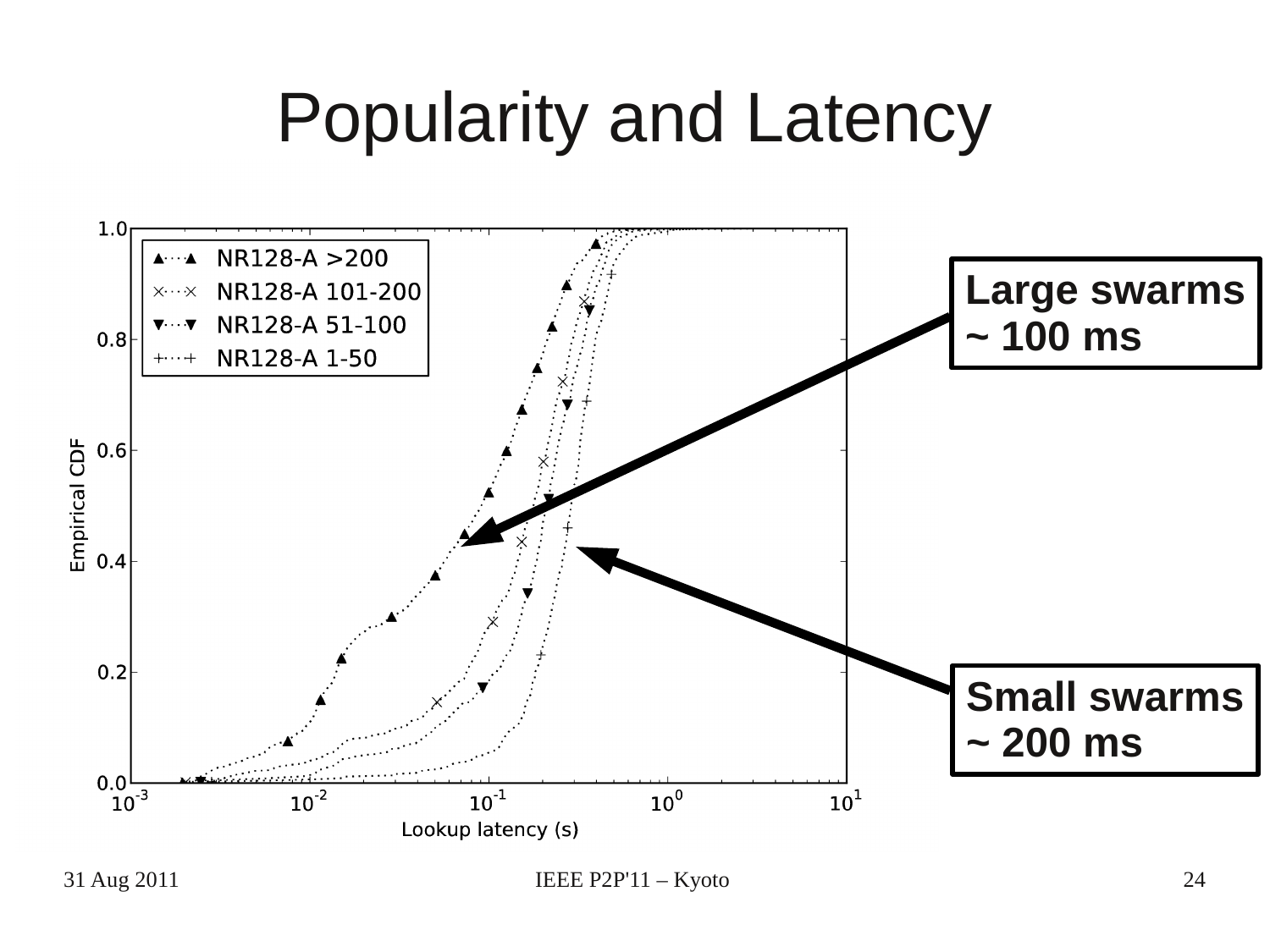# Conclusion

- Sub-second lookups in a large-scale overlay median < 200 ms;  $99<sup>th</sup>$  percentile < 600 ms
	- **Modular architecture**: routing and lookup modules
	- **Trade-offs** between **lookup performance**, **lookup cost** and **maintenance cost**
	- **Correlation** between **key popularity** and **lookup latency**